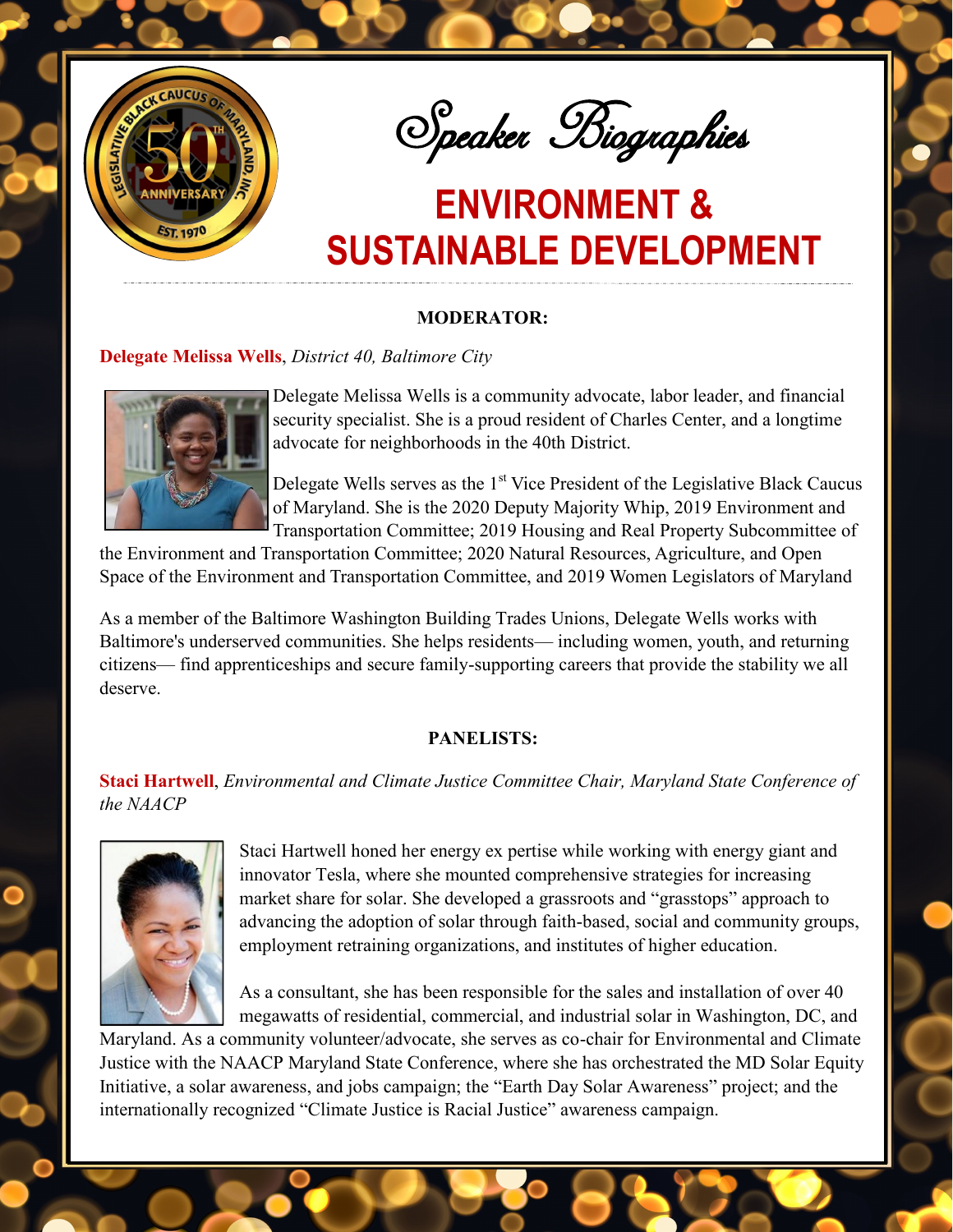

Speaker Biographies

## **ENVIRONMENT & SUSTAINABLE DEVELOPMENT**

**PANELISTS:**

### **Jermaine Jones**, *Baltimore Director, Baltimore D.C. Building Trades Council*



Jermaine Jones, a lifelong Baltimorean, is a leade r in both his community and the labor movement. He is a proud graduate of the public school system and went on to pursue a Bachelor of Arts from Syracuse University. After earning his degree, Jermaine worked as a community organizer for LiUNA! (Laborers International Union of North America), working to protect the wages and jobs of low-income families. He also spearheaded and organized community initiatives that helped neighborhoods hold local governments accountable for addressing the concerns and needs of their constituents.

Jermaine worked his way up the ranks at LiUNA! and eventually became Business Manager, a position in which he represented over 1,000 workers in construction. This work allowed him to pursue his passion of protecting the rights of workers and ensuring every person feels safe on the job; and renewed his conviction that all workers be treated with dignity and respect, and receive honest day's pay for a hard day's work. His work with LiUNA! led to his election as President of the Metropolitan Baltimore Council AFL-CIO. Under his leadership, the Metro Baltimore Council has been instrumental in several campaigns, including successfully blocking privatization of Baltimore City Water System, supporting the unionization of Johns Hopkins nurses, and increasing Maryland's minimum wage to \$15. Now at the Baltimore/DC Metro Building and Construction Trades Council, one of Jermaine's goals is to strength the relationship between local community and the Trades; and ensure all citizens throughout the Baltimore Metropolitan area have access to quality jobs consisting of a career path, access to affordable health care, and the opportunity to one day retire with dignity.

### **Maynard Smith**, *Maryland Business Engagement Manager, US Wind*



Maynard Smith is a business development and diversity & compliance consulting expert, having support diversity inclusion projects for MGM National Harbor, Woodrow Wilson Bridge, Prince George's County Maryland Supplier Development & Diversity Division, US Homeland Security, Cyber Security Division, Federal Bureau of Investigation and 2020 Black Farmers Cooperative. Maynard volunteers on several community boards to include support of Family Justice Center and Progressive Life Center of Prince George County Maryland and Visit Baltimore organization.